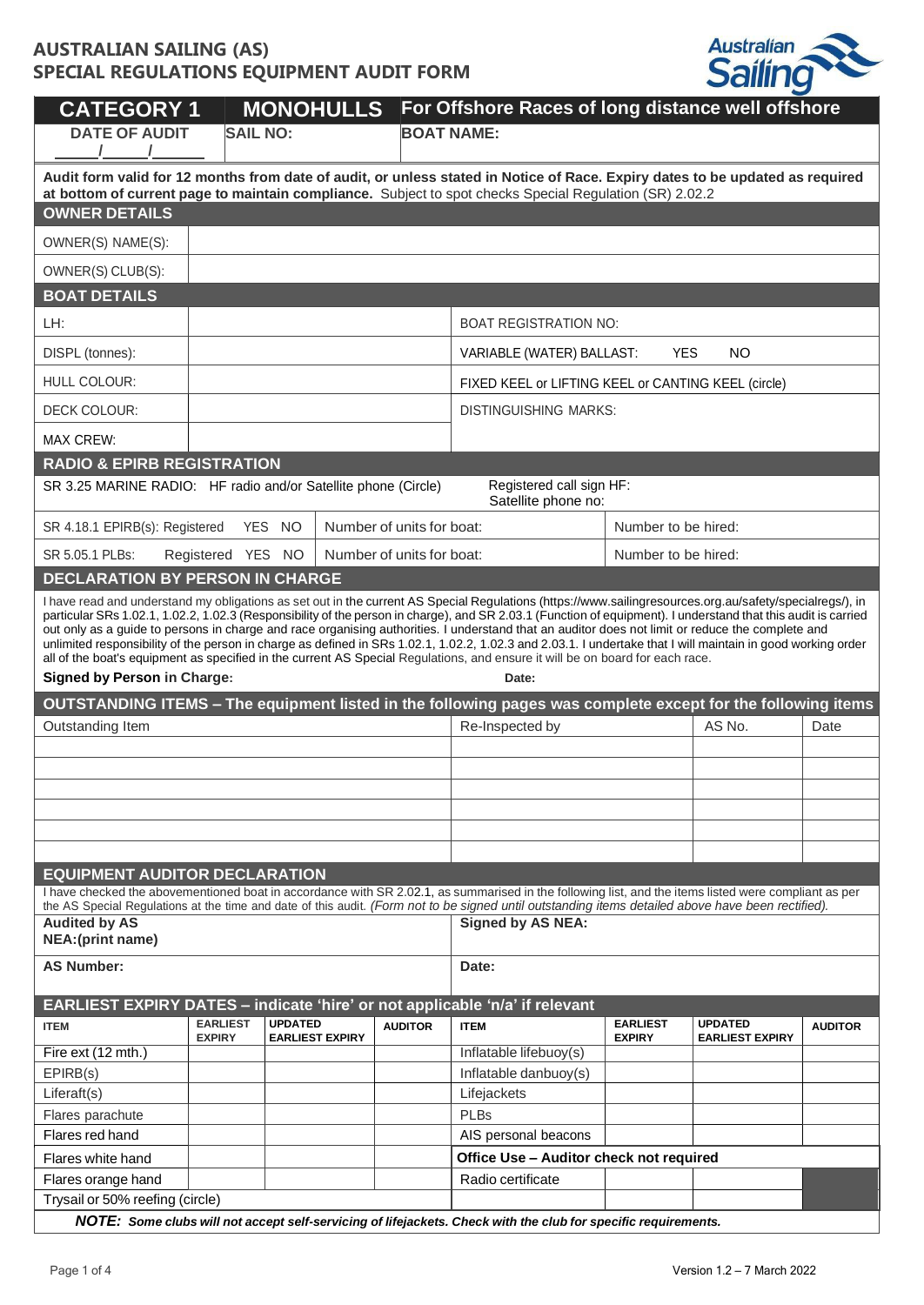

**CATEGORY 1 MONOHULLS For Offshore Races of long distance well offshore DATE OF AUDIT**

**/ /**

**SAIL NO: BOAT NAME:**

This section to be completed and **ticked or initialled** by person in charge (P) and auditor(A). If item not applicable, mark 'n/a' or dash '-'

| <b>Reg</b> | <b>Structural Fixed Deck Items</b>                                                               | P | Α |
|------------|--------------------------------------------------------------------------------------------------|---|---|
| 2.03.1     | Equipment functions & adequate for intended use                                                  |   |   |
| 2.03.2     | Ballast & heavy equipment secured                                                                |   |   |
|            | Section 3 Part 1 - Structural Features, Stability. See                                           |   |   |
| $3.01 -$   | Keel and Rudder Inspection Form, and Organising                                                  |   |   |
| 3.05       | Authority requirements                                                                           |   |   |
|            | (a) 2 exits, 1 forward of mast                                                                   |   |   |
| 3.06.1     | (Refer to regulation for minimum clearance)                                                      |   |   |
| 3.07.1     | No hatches forward of maximum beam open inwards                                                  |   |   |
|            | except if size $< 0.071$ m <sup>2</sup>                                                          |   |   |
|            | (a)(i) Hatches above water when heeled 90°                                                       |   |   |
|            | (a)(ii) 4 non-conforming hatches permitted; 2 per side,                                          |   |   |
| 3.07.2     | size $< 0.071$ m <sup>2</sup>                                                                    |   |   |
|            | (a)(ii) Non-conforming hatches kept shut while racing                                            |   |   |
|            | (b) Hatches capable of being immediately shut;<br>permanently attached lid                       |   |   |
|            | Non-conforming hatches labelled                                                                  |   |   |
| 3.07.3     | 'Not to be opened at sea'                                                                        |   |   |
|            | Blocking device for low sill companionway                                                        |   |   |
|            | (a) Companionway hatch securing arrangement                                                      |   |   |
|            | (i) Operable from above and below                                                                |   |   |
|            | (ii) Functions independently of blocking devices                                                 |   |   |
| 3.07.4     | (b) Blocking devices (e.g. washboards)                                                           |   |   |
|            | (i) Capable of being retained with hatch open or shut                                            |   |   |
|            | (ii) Secured to boat (e.g. by lanyard)                                                           |   |   |
|            | (iii) Permit exit in event of inversion                                                          |   |   |
| 3.08.1     | Cockpit strong, self-draining, & watertight (3.08.2)                                             |   |   |
| 3.08.3     | Bilge pump outlet not connected to cockpit drain                                                 |   |   |
|            | Number of cockpit drains required: <8.5 m: 2 x 25 mm                                             |   |   |
| 3.08.7     | Age/Series Date pre 07/77 & >8.5 m; 2 x 25 mm                                                    |   |   |
|            | Age/Series Date post 07/77 & >8.5 m; 4 x 20 mm<br>(a) Lifelines, stanchions, pulpits effectively |   |   |
|            | continuous deck barrier                                                                          |   |   |
|            | (b) Minimum heights of lifelines and pulpit rails above                                          |   |   |
|            | working deck, note 1993 Primary Launch or LH < 8.5m                                              |   |   |
|            | (c) Lifelines supported at intervals $\leq$ 2.20m                                                |   |   |
|            | (d) Pulpits & stanchions permanently installed                                                   |   |   |
|            | (e) Pulpit & stanchion bases not inboard by > 150 mm                                             |   |   |
| 3.12.1     | or 5% of Bmax nor outboard of working deck                                                       |   |   |
|            | (f) Stanchions straight, vertical; first 50 mm $\leq$ 10 mm                                      |   |   |
|            | displ. and angle $\leq$ 10 deg. from 50 mm above deck                                            |   |   |
|            | (g) Bow pulpit opening does not exceed 360mm                                                     |   |   |
|            | (h) If applicable, lifelines set inside bow pulpit are<br>adequately braced and terminated       |   |   |
|            | (i) Lifelines taut with 4kg applied; $\leq$ 50mm for upper, $\leq$                               |   |   |
|            | 120mm for intermediate                                                                           |   |   |
|            | (a) Lifelines uncoated stainless steel wire                                                      |   |   |
|            | (b) Loose sleeve permitted                                                                       |   |   |
| 3.12.6     | (d) Gap secured by lanyard $\leq 100$ mm; Lanyard                                                |   |   |
|            | replaced annually                                                                                |   |   |
|            | (e) Total lifeline system a strength of required wire                                            |   |   |
| 3.14.1     | Toe rail min height 25 mm (age date from 01/81)                                                  |   |   |
|            | Toe rail min height 20 mm (age date before 01/81)                                                |   |   |
| 3.20.1     | 2 manual bilge pumps; 1 above, 1 below operable                                                  |   |   |
|            | with boat/seats shut; permanent discharge pipes                                                  |   |   |
| 3.20.6     | Bilge pump not to discharge into closed cockpit                                                  |   |   |
|            | Bilge pump not connected to cockpit drains<br>(a) Bilge pump minimum suction bore 25 mm          |   |   |
| 3.20.7     | (b) Bilge pump & strum boxes accessible                                                          |   |   |
|            | Pump handle each with lanyard or catch unless                                                    |   |   |
| 3.20.8     | permanently fitted                                                                               |   |   |
|            | Marine magnetic compass permanently installed,                                                   |   |   |
| 3.21.1     | non-electric                                                                                     |   |   |
| 3.21.2     | Spare magnetic compass non-electric (portable ok)                                                |   |   |
| 3.23       | Navigation lights carried complying with IRPCAS                                                  |   |   |
| 3.25.4     | (b) Masthead VHF antenna                                                                         |   |   |
| 3.28.1     | Hull Identification, min 50 mm; name & state rego;                                               |   |   |
|            | OR name, sail number & club                                                                      |   |   |

| 4.01.1       | Sail numbers as per RRS 77 and Appendix G                                                         |   |  |  |  |  |  |
|--------------|---------------------------------------------------------------------------------------------------|---|--|--|--|--|--|
| 4.03.1       | (a), (d), & (e) Jackstay attachments port/starboard,                                              |   |  |  |  |  |  |
|              | strong, through bolted (not around stanchion bases)                                               |   |  |  |  |  |  |
|              | (a) Clipping points through bolted or welded deck                                                 |   |  |  |  |  |  |
| 4.03.2       | plates or other suitable strong points<br>(b) Positioned to clip/unclip from below and move       |   |  |  |  |  |  |
|              | between cockpit and deck                                                                          |   |  |  |  |  |  |
|              | (c) Clipping points for 2/3 crew                                                                  |   |  |  |  |  |  |
|              |                                                                                                   |   |  |  |  |  |  |
| <b>Reg</b>   | <b>Structural/Fixed Items Below</b>                                                               | P |  |  |  |  |  |
| 3.09.1       | (a) Seacocks permanently installed                                                                |   |  |  |  |  |  |
|              | (b) Plugs for each opening attached or stowed nearby<br>Keel stepped mast; heel securely fastened |   |  |  |  |  |  |
| 3.11         | Toilet, securely installed                                                                        |   |  |  |  |  |  |
| 3.15.1       | AS Interpretation 11/12/19 - Chemical toilet permitted,                                           |   |  |  |  |  |  |
|              | securely installed                                                                                |   |  |  |  |  |  |
| 3.16.1       | Bunks, securely fastened, sufficient 50% of crew                                                  |   |  |  |  |  |  |
| 3.16.2       | Lee cloths/restraints for fixed bunks                                                             |   |  |  |  |  |  |
| 3.17.1       | Cooking stove/heating appliance safe use in seaway                                                |   |  |  |  |  |  |
| 3.17.2       | e.g. Gimballed with accessible shutoff                                                            |   |  |  |  |  |  |
| 3.17.3       | Gas or methylated spirits only fuels for cooking                                                  |   |  |  |  |  |  |
| 3.17.4       | (a) "REMEMBER Turn Off Gas At Bottle" sign                                                        |   |  |  |  |  |  |
|              | (b) Gas detection for permanent pilot light                                                       |   |  |  |  |  |  |
| 3.17.5       | Disposable gas canisters ≤ 225 grams                                                              |   |  |  |  |  |  |
| 3.17.6       | Gas bottle, spare canisters in separate compartment<br>ventilated overboard                       |   |  |  |  |  |  |
|              |                                                                                                   |   |  |  |  |  |  |
| 3.17.7       | Galley - suitable facilities. AS Interpretation 26/07/18 -                                        |   |  |  |  |  |  |
|              | Sink not required<br>2 permanently installed water tanks or divided                               |   |  |  |  |  |  |
| 3.18.1       | compartments with pump                                                                            |   |  |  |  |  |  |
|              | Watermaker permitted (in lieu of carrying water at                                                |   |  |  |  |  |  |
| 3.18.2       | start)                                                                                            |   |  |  |  |  |  |
| 3.19.1       | Handholds below decks                                                                             |   |  |  |  |  |  |
| 3.24.1       | Electrical or Combustion inboard engine (circle) with                                             |   |  |  |  |  |  |
|              | applicable support systems permanently installed                                                  |   |  |  |  |  |  |
| 3.24.6       | Dedicated starter battery if electric starter is only                                             |   |  |  |  |  |  |
|              | method of starting<br>Separate generators, if carried, securely covered and                       |   |  |  |  |  |  |
| 3.24.7       | permanently installed                                                                             |   |  |  |  |  |  |
|              | Fuel tank shut off valve/cock if fuel can escape or                                               |   |  |  |  |  |  |
| 3.24.8       | siphon                                                                                            |   |  |  |  |  |  |
|              | (a) Petrol tanks - see regulation                                                                 |   |  |  |  |  |  |
| 3.24.9       | (b) Diesel tanks metal or other certified material                                                |   |  |  |  |  |  |
|              | (c) Fuel lines comply                                                                             |   |  |  |  |  |  |
|              | Means to communicate a distress situation, either:                                                |   |  |  |  |  |  |
|              | (a)(i) Permanently installed HF transceiver<br>(new installations DSC capable); OR                |   |  |  |  |  |  |
| 3.25.1       | (a)(ii) Satellite phone, securely fastened, connected to                                          |   |  |  |  |  |  |
|              | electrical supply, permanent external aerial                                                      |   |  |  |  |  |  |
|              | (b)(i) Permanently installed VHF transceiver (new                                                 |   |  |  |  |  |  |
|              | installations DSC capable)                                                                        |   |  |  |  |  |  |
| 3.25.2       | DSC HF & VHF: programmed with MMSI, connected                                                     |   |  |  |  |  |  |
|              | to GPS, capable send/receive alerts - See Marine                                                  |   |  |  |  |  |  |
|              | Communications Inspection Form                                                                    |   |  |  |  |  |  |
| 3.26<br>3.27 | Batteries sealed type; electrolyte cannot escape<br><b>Barometer fitted</b>                       |   |  |  |  |  |  |
|              | (a) AIS transponder                                                                               |   |  |  |  |  |  |
| 3.29.1       | (d) & (e) Programmed MMSI & yacht name - See                                                      |   |  |  |  |  |  |
|              | Marine Communications Inspection Form                                                             |   |  |  |  |  |  |
| 3.30 &       |                                                                                                   |   |  |  |  |  |  |
| 4.11.3       | GPS permanently installed, with MOB function                                                      |   |  |  |  |  |  |
| 4.12         | Depth sounder                                                                                     |   |  |  |  |  |  |
| 4.13.1       | Log (other than GPS)                                                                              |   |  |  |  |  |  |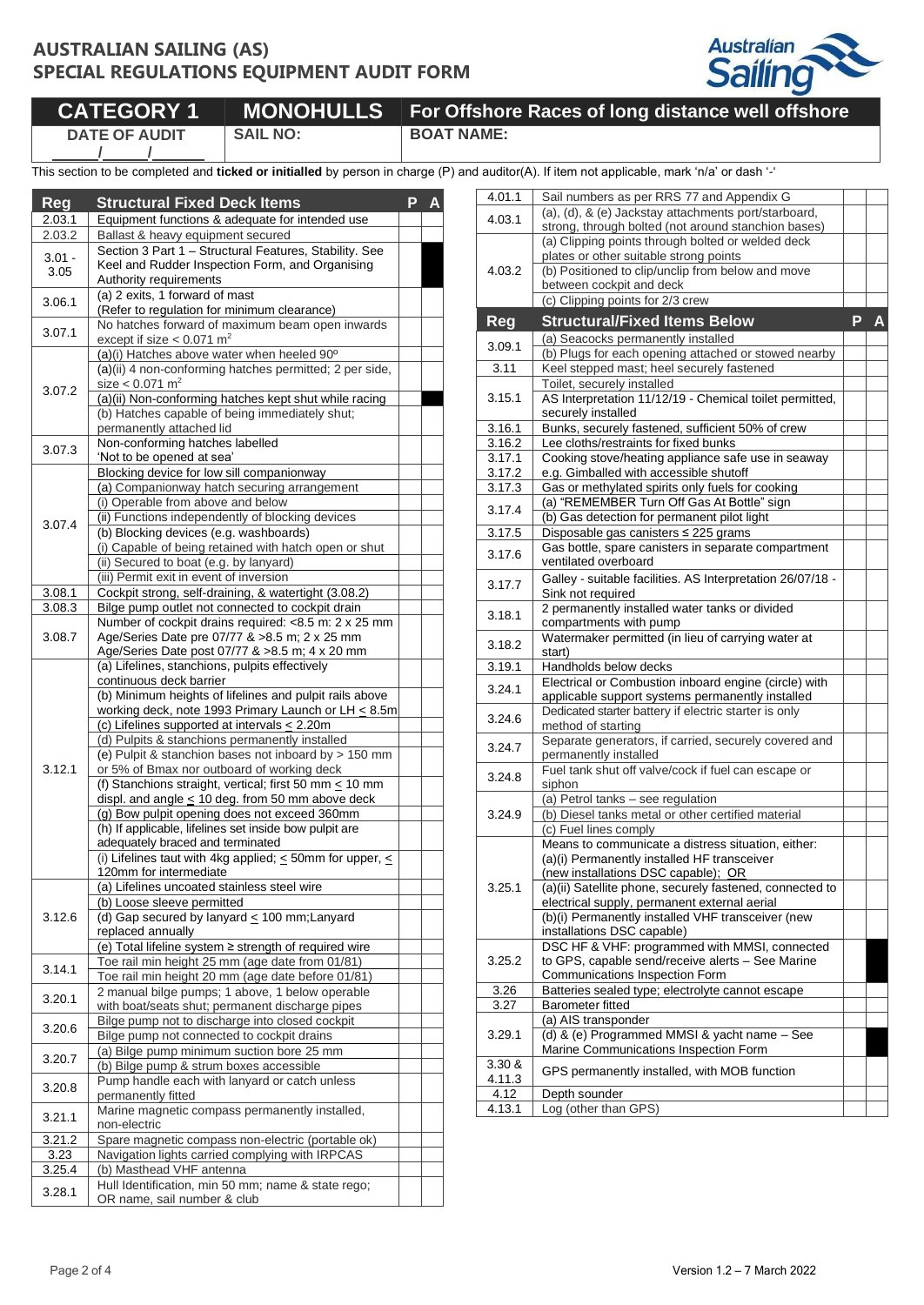

|                  | <b>CATEGORY 1</b>                                              | <b>MONOHULLS</b>                                                                                                        |   |                   | <b>For Offshore Races of lor</b>           |
|------------------|----------------------------------------------------------------|-------------------------------------------------------------------------------------------------------------------------|---|-------------------|--------------------------------------------|
|                  | <b>DATE OF AUDIT</b><br>$\prime$                               | <b>SAIL NO:</b>                                                                                                         |   | <b>BOAT NAME:</b> |                                            |
|                  |                                                                |                                                                                                                         |   | 4.20.1            | A grab bag for e                           |
| <b>Reg</b>       | <b>Portable Equipment</b>                                      |                                                                                                                         | P |                   | (a) Lifebuoy; self                         |
| 3.18.4           |                                                                | Emergency water 1 litre per crew additional                                                                             |   |                   | Lifesling, self-igr                        |
| 3.20.9           |                                                                | 2 x 8 litre buckets, stout construction with lanyard                                                                    |   | 4.21.1            | (b) Additional life                        |
| 3.23.4<br>3.23.5 | Spare bulbs except for multiple LED array                      | Reserve navigation lights, independent of main power                                                                    |   |                   | (b)(i) Whistle, dro                        |
| 3.25.1           |                                                                | (b)(ii) Handheld VHF transceiver; waterproof                                                                            |   |                   | (b)(ii) Pole and fl                        |
|                  |                                                                | (a) Emergency HF antenna, independent of mast (if                                                                       |   |                   | attached to lifebu                         |
|                  | HF required)                                                   |                                                                                                                         |   | 4.21.2            | 1 x lifebuoy to be                         |
|                  | (a) Emergency VHF antenna                                      |                                                                                                                         |   | 4.21.4<br>4.21.5  | Lifebuoys, lifeslir<br>Lifebuoys, lifeslir |
| 3.25.5           |                                                                | (a) Emergency satellite phone antenna or other means                                                                    |   |                   | Waterproof conta                           |
|                  |                                                                | to maintain sat phone comms, independent of                                                                             |   |                   | 6 x red parachut                           |
|                  | mast (if satellite phone required)                             |                                                                                                                         |   | 4.22.1            | 4 x red hand flar                          |
| 4.01.2           |                                                                | Portable sail number on separate cloth with lanyards<br>(b) Jackstays (1 port, 1 starboard); strength & materials       |   |                   | 2 x white hand fl                          |
| 4.03.1           | as per regulation                                              |                                                                                                                         |   |                   | 4 x orange smok                            |
|                  |                                                                | 2 x fire extinguishers 1A:10BE dry powder min or                                                                        |   | 4.23.1            | Heaving line min                           |
| 4.04.1           | equiv.                                                         |                                                                                                                         |   |                   | (a) Storm jib; are                         |
| 4.04.4           |                                                                | Fire blanket (for cooking device with open flame)                                                                       |   | 4.24.1            | (b) Storm trysail;                         |
|                  |                                                                | (a) Anchors & ground tackle as per Table 1                                                                              |   |                   | 50% of luff<br>(c) Heavy weath             |
|                  |                                                                | (b) Anchor & warp sizes Table 2 or Table 3                                                                              |   |                   | (a) Trysail and st                         |
| 4.05.1           |                                                                | Anchor 1 Typekg/size                                                                                                    |   |                   | if purchased befo                          |
|                  |                                                                | Anchor 2 Typekg/size<br>(c) Primary anchor assembled, attached to tackle                                                |   |                   | (b) Sheeting pos                           |
|                  |                                                                | (i) Watertight spotlight; spare batteries & bulbs if                                                                    |   | 4.24.2            | (c) Storm & heav                           |
|                  | replaceable                                                    |                                                                                                                         |   |                   | stay independen                            |
| 4.06.1           |                                                                | (ii) 3 x flashlight floating type; spare batteries & bulbs                                                              |   |                   | (d) Sail numbers                           |
|                  | if replaceable                                                 |                                                                                                                         |   |                   | (e) Storm trysail<br>(a) Aromatic poly     |
| 4.07.1           |                                                                | Ship Captains Medical Guide 21 <sup>st</sup> ed. or later OR<br>WHO Int'l Medical Guide for Ship (electronic permitted) |   | 4.24.3            | used for storm jil                         |
| 4.07.4           |                                                                | First aid kit, waterproof container; contents listed;                                                                   |   | 4.26              | Retrieval method                           |
| 4.07.9           | alternative brands permitted                                   |                                                                                                                         |   | 4.27              | V Distress sheet                           |
| 4.07.9           |                                                                | First aid contents as per list at end of this form                                                                      |   | 4.28.1            | Stowage chart, o                           |
| 4.08             | Foghorn                                                        |                                                                                                                         |   |                   | (a) Lifejacket $\geq 1$                    |
| 4.10.1           |                                                                | Charts (may be solely electronic), plotting equipment                                                                   |   |                   | 1 per crew, plus                           |
| 4.10.2           |                                                                | Collision Regulations; electronic or hard copy                                                                          |   |                   | Number (1 pe<br>Number (mini               |
| 4.10.3           |                                                                | Current AS "Racing Rules of Sailing" and "Special<br>Regulations Part 1"; electronic or hard copy                       |   |                   |                                            |
|                  |                                                                | Handheld GPS, water resistant, spare battery(s) or                                                                      |   | 5.01.1            | (See regulation f                          |
| 4.11.2           |                                                                | alternative means of charging (AS Interpretation                                                                        |   |                   | (d) Each lifejack                          |
|                  |                                                                | 11/12/19 - may be combined handheld VHF)                                                                                |   |                   | (d) From 1/7/23                            |
| 4.14.1           | Emergency tiller if not tiller steered                         |                                                                                                                         |   |                   | (f)(ii) If inflatable.                     |
| 4.14.2           |                                                                | Alternative steering method for rudder loss                                                                             |   |                   | spare auto rearn                           |
| 4.15.1           |                                                                | Tools, spares parts, effective way to cut rigging                                                                       |   | 5.02.1            | Safety harness,<br>1 per crew              |
| 4.15.2           | Bosun's chair or climbing harness                              |                                                                                                                         |   |                   | (See regulation f                          |
| 4.15.3<br>4.16.1 | Name on all buoyant equipment & items                          | Sharp knife sheathed, restrained in or near cockpit                                                                     |   |                   | For 30% of crew                            |
| 4.16.2           |                                                                | Personal lifejacket marked to identify owner                                                                            |   |                   | (i) Tethers 1m lo                          |
| 4.17             |                                                                | Retroreflective tape on lifebuoys, lifeslings, liferafts                                                                |   | 5.02.2            | OR included                                |
| 4.18.1           | (a) 406MHz EPIRB; GPS capable                                  |                                                                                                                         |   |                   | (ii) 2 m with midp                         |
| 4.18.2           | Number of EPIRBs ≥ number of liferafts                         |                                                                                                                         |   |                   | Twin lines, one s                          |
|                  | Number of EPIRBs                                               |                                                                                                                         |   | 5.03              | Personal light (st<br>crew                 |
|                  |                                                                | (a) Stored in an easily accessible, protected location                                                                  |   |                   | (a) 406 MHz Per                            |
| 4.18.3           | (c) Regularly tested<br>(d) Registered with relevant authority |                                                                                                                         |   |                   | GPS; 1 per crew                            |
|                  | Crew trained in use                                            |                                                                                                                         |   | 5.05.1            | (b) AIS personal                           |
|                  |                                                                | Additional EPIRB(s) in liferaft (x or √ - circle) or                                                                    |   |                   | required by Notio                          |
| 4.18.4           | accessible location ( $x$ or $\checkmark$ - circle)            |                                                                                                                         |   |                   | (c) AIS personal                           |
| 4.19.1           |                                                                | Liferaft compliant type as per 4.19.1 and 4.19.2                                                                        |   |                   | 1 per crew<br>(a) PLB and AIS              |
|                  |                                                                | No. of liferafts Total crew capacity                                                                                    |   | 5.05.2            | (b) Regularly tes                          |
|                  | Liferaft stowage                                               |                                                                                                                         |   |                   | (c) Registered w                           |
|                  |                                                                | (a)(i) Rigid container; on working deck/cockpit; OR<br>(a)(ii) Rigid container or valise stowed in dedicated            |   |                   | Crew to be traine                          |
|                  |                                                                | locker opening to cockpit/working deck/transom; OR                                                                      |   | 5.05.3            | beacons                                    |
| 4.19.3           |                                                                | (b) If boat launch before 06/2001, valise ≤40kgs                                                                        |   |                   |                                            |
|                  |                                                                | stowed below near companionway permitted                                                                                |   |                   |                                            |
|                  |                                                                | (d) Painter should be made fast to strong point                                                                         |   |                   |                                            |
|                  | (e) Life raft launch time 15 seconds                           |                                                                                                                         |   |                   |                                            |

| 4.20.1 | A grab bag for each liferaft                                                                  |  |
|--------|-----------------------------------------------------------------------------------------------|--|
|        | (a) Lifebuoy; self-igniting light, drogue; in reach; OR                                       |  |
|        | Lifesling, self-igniting light; in reach                                                      |  |
| 4.21.1 | (b) Additional lifebuoy, in reach of helmsman                                                 |  |
|        | (b)(i) Whistle, drogue, self-igniting light                                                   |  |
|        | (b)(ii) Pole and flag floating 1.8 metres above water,                                        |  |
|        | attached to lifebuoy with 3 metres of line                                                    |  |
| 4.21.2 | 1 x lifebuoy to be of permanent buoyancy                                                      |  |
| 4.21.4 | Lifebuoys, lifeslings fitted with retroreflective material                                    |  |
| 4.21.5 | Lifebuoys, lifeslings safety colour                                                           |  |
|        | Waterproof container for flares                                                               |  |
|        | 6 x red parachute flares                                                                      |  |
| 4.22.1 | 4 x red hand flares                                                                           |  |
|        | 2 x white hand flares                                                                         |  |
|        | 4 x orange smoke flares                                                                       |  |
| 4.23.1 | Heaving line minimum 15 m                                                                     |  |
|        | (a) Storm jib; area compliant                                                                 |  |
| 4.24.1 | (b) Storm trysail; area compliant OR mainsail reefing                                         |  |
|        | 50% of luff                                                                                   |  |
|        | (c) Heavy weather jib; area compliant                                                         |  |
|        | (a) Trysail and storm jib to be highly-visible colour; OR                                     |  |
|        | if purchased before 07/2005, patches 20% of area                                              |  |
|        | (b) Sheeting positions for storm, heavy weather sail                                          |  |
| 4.24.2 | (c) Storm & heavy weather jib means of attachment to                                          |  |
|        | stay independent of any luff-groove device                                                    |  |
|        | (d) Sail numbers both sides trysail<br>(e) Storm trysail to set with in-mast furling mainsail |  |
|        | (a) Aromatic polyamides, carbon fibre & similar not                                           |  |
| 4.24.3 | used for storm jib, trysail                                                                   |  |
| 4.26   | Retrieval method of crew from water                                                           |  |
| 4.27   | V Distress sheet or International signal (square/circle)                                      |  |
| 4.28.1 | Stowage chart, displayed                                                                      |  |
|        | (a) Lifejacket ≥ 150N (not "Mae West"), in service;                                           |  |
|        | 1 per crew, plus minimum 1 spare (f)(l)                                                       |  |
|        |                                                                                               |  |
|        | Number (minimum 1 spare)                                                                      |  |
|        | Total on board:                                                                               |  |
| 5.01.1 | (See regulation for compliance standards)                                                     |  |
|        | (d) Each lifejacket retro tape, whistle, crotch strap/s                                       |  |
|        | (d) From 1/7/23 - Each lifejacket to have sprayhood                                           |  |
|        | (f)(ii) If inflatable, min 1 spare cylinder & (if appropriate)                                |  |
|        | spare auto rearming kit                                                                       |  |
|        | Safety harness, line with snap hook each end $(≤2 m)$ ;                                       |  |
| 5.02.1 | 1 per crew<br>Number                                                                          |  |
|        | (See regulation for compliance standards)                                                     |  |
|        | For 30% of crew                                                                               |  |
|        | (i) Tethers 1m long (in addition to 5.02.1) No                                                |  |
| 5.02.2 | OR included in 5.02.1 as follows:                                                             |  |
|        | (ii) 2 m with midpoint clip OR<br>No                                                          |  |
|        | Twin lines, one ≤ 1 m & second ≤ 2 m<br>No                                                    |  |
| 5.03   | Personal light (strobe or SOLAS LSA 2.2.3); 1 per                                             |  |
|        | Number<br>crew                                                                                |  |
|        | (a) 406 MHz Personal Locator Beacon (PLB) with                                                |  |
|        | GPS; 1 per crew<br>Number<br>(b) AIS personal beacon recommended. (May be                     |  |
| 5.05.1 | required by Notice of Race). 1 per crew                                                       |  |
|        | No<br>(c) AIS personal beacon required for double handed                                      |  |
|        | 1 per crew<br>Number                                                                          |  |
|        | (a) PLB and AIS within battery life                                                           |  |
| 5.05.2 | (b) Regularly tested                                                                          |  |
|        | (c) Registered with relevant authority (PLB)                                                  |  |
|        |                                                                                               |  |
|        |                                                                                               |  |
| 5.05.3 | Crew to be trained in use of PLBs and AIS personal                                            |  |
|        | beacons                                                                                       |  |